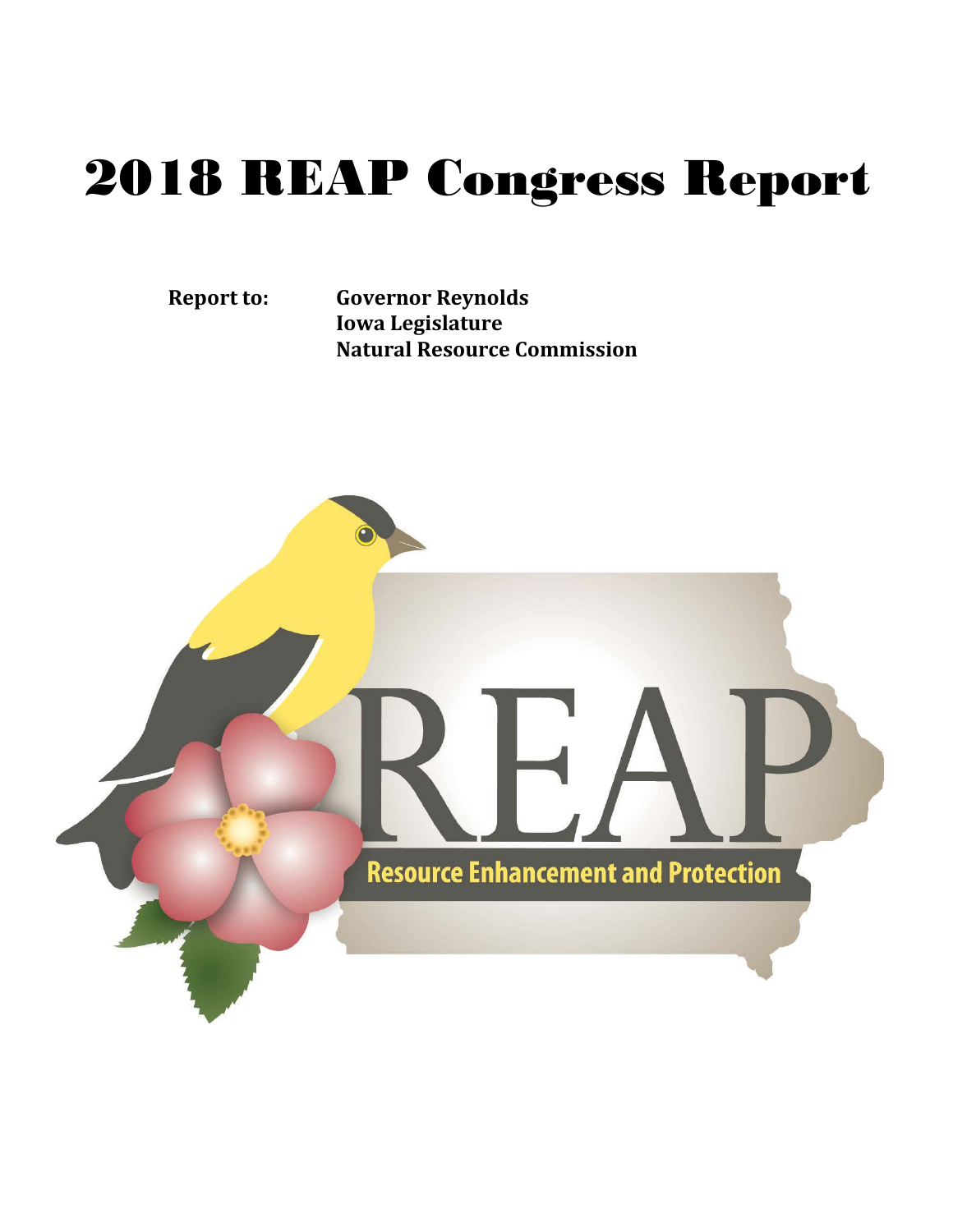

#### **Inquires pertaining to this report may be directed to:**

Tammie Krausman, REAP Coordinator Iowa Department of Natural Resources 502 E. 9th Street Des Moines, IA 50319

Email[: tammie.krausman@dnr.iowa.gov](mailto:tammie.krausman@dnr.iowa.gov) Office: (515) 402-8763 Website: [www.iowareap.com](http://www.iowareap.com/)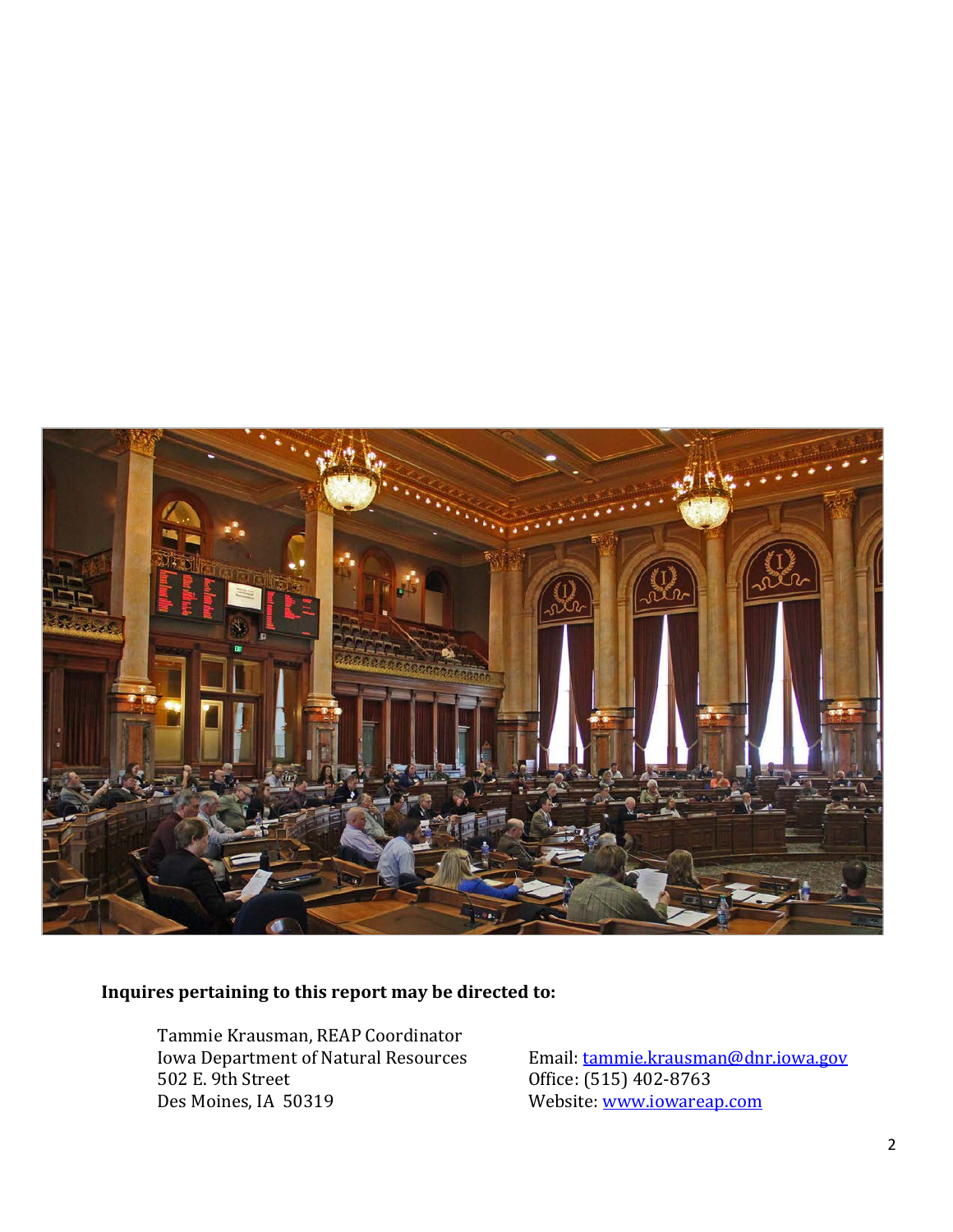TO: Governor Kim Reynolds W. Charles Smithson, Secretary of the Senate Carmine Boal, Chief Clerk of the House Margo Underwood, Chair of the Natural Resource Commission

As required by Section 455A.17, Code of Iowa, I present you with the report of the 2018 Resource Enhancement and Protection (REAP) Congress which was conducted on January 9th in the chambers of the House of Representatives.

Eighty-three of the ninety delegates to the REAP Congress attended. Those delegates were elected by 555 Iowans in the fall during the 18 regional assemblies conducted throughout the state. More than half of the delegates were attending for the first time, echoing the enthusiasm for REAP seen across the state.

Iowans strongly believe that REAP can be one of the state's most important tools to stimulate economic development, improve health and their quality of life. The 2018 REAP Congress took a number of actions in this regard.

Chief among these actions are to fully fund REAP at \$20 Million, retain the current formula for distribution of the REAP funds, and extend the REAP sunset date to 2036.

REAP is recognized as Iowa's primary local funding program for natural, educational and cultural resources. The large amount of public participation, culminating in actions by the REAP Congress, makes it truly a grassroots led program. The delegates thank you for the support you have given and urge you to continue to support REAP in the future.

Sincerely,

Clude 6 jours

Chuck Gipp, Director Iowa Department of Natural Resources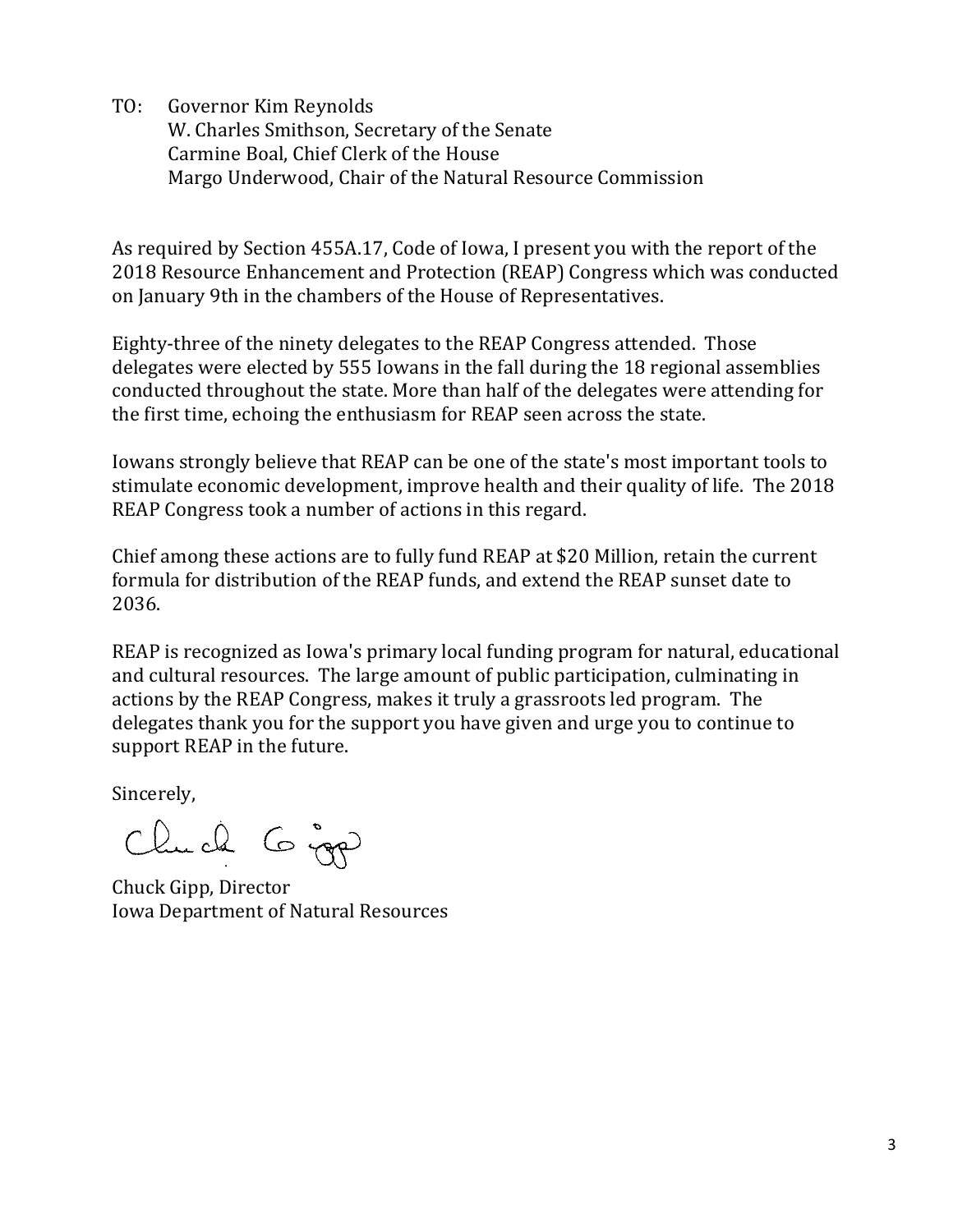# **2018 REAP Congress January 6, 2018 House of Representatives Chambers**

# **Roll Call**

83 of the 90 delegates to the REAP Congress attended. The delegates were elected by 555 Iowans in the fall of 2015 during 18 regional assemblies conducted throughout the state. A list of the Delegates by County is included at the end of this report.

## **Opening Remarks**

Tammie Krausman, REAP Coordinator, called the Congress to order at 10:00 a.m. and prepared them for their deliberations. DNR Deputy Director, Bruce Trautman, gave welcoming remarks. Shawna Lode, Director of Iowa Tourism, presented.

### **Election of Congress Chair**

Bob Lynch of Pocahontas County was elected.

# **2017 REAP Assembly Report**

During October 2017, 18 Resource Enhancement and Protection (REAP) Assemblies were conducted throughout Iowa. The REAP Assemblies are required, per Iowa Code Chapter 455A.17, to be conducted on odd numbered years to provide attendees with information about REAP expenditures, ask attendees to identify opportunities or changes in policy, programs or funding, vote on motions for the five elected delegates per region to vote on at REAP Congress. 555 Iowans participated in the 2017 REAP Assemblies. In addition to electing delegates, the participants made 63 motions that were forwarded to the REAP Congress for consideration on January 6, 2018.

Individual Assembly Reports, including specific information addressed in each of the 18 Assemblies are included at the end of this report.

#### **Action Items by REAP Congress**

- 1. Motion: **The 2018 REAP Congress supports fully funding the Natural Resources and Outdoor Recreation Trust Fund through the passage of 3/8 of a cent increase of Iowa's statewide sales tax, including keeping the current formula intact.** Kruse, moved. Cox, second. Vote: Yes: 81, No: 0. Motion carried.
	- a. Discussion of the unmet needs and formula distribution.
- 2. Motion: **The 2018 REAP Congress requests that the Iowa Legislature and Governor Reynolds support fully funding REAP.** Burns, moved. Cline, second. Vote: Aye: 81, No: 0. Motion carried.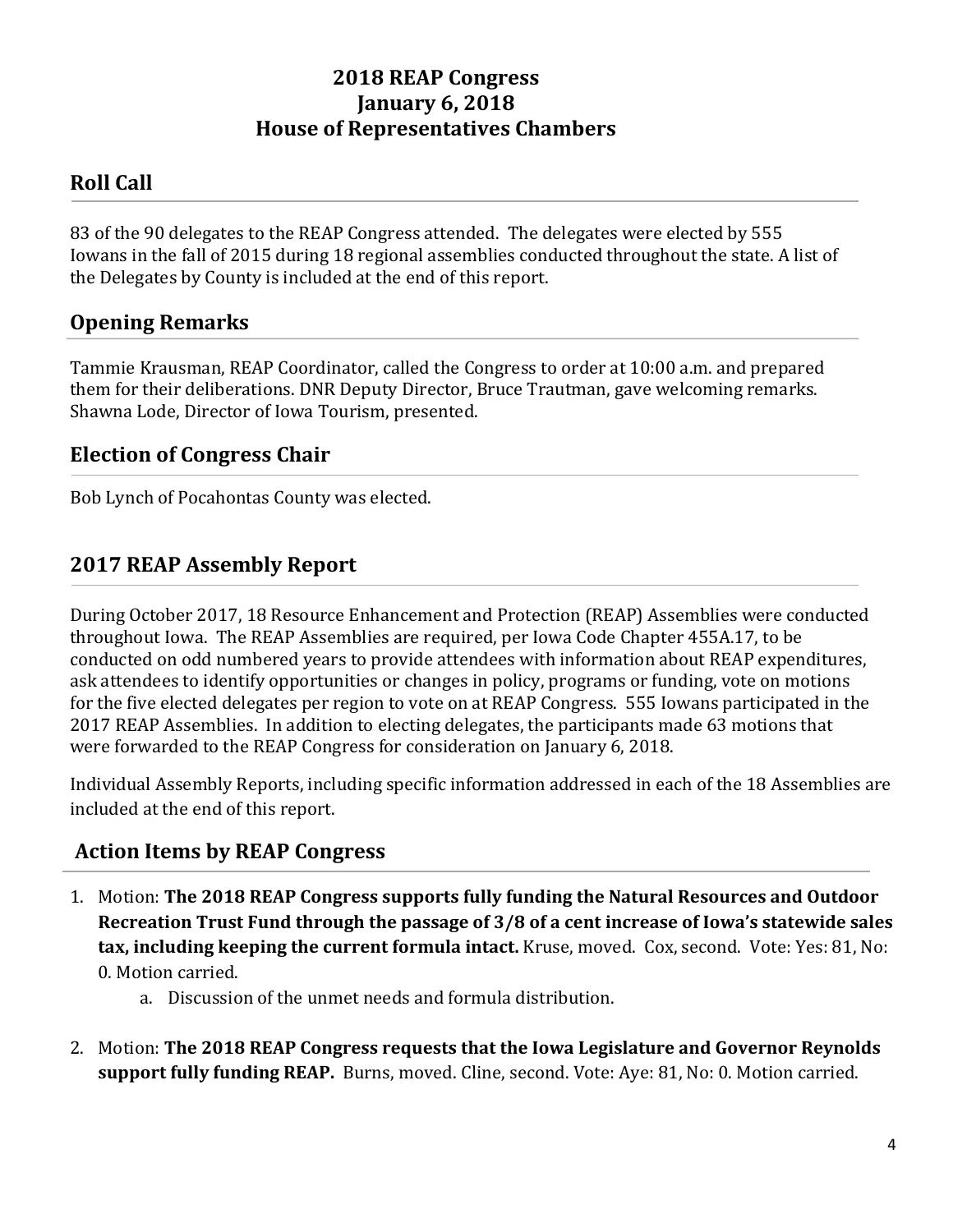3. Motion: **The 2018 REAP Congress recommends that the REAP formula remain the same.**

Maasen, moved. Benton, second. Vote: Yes: 77, No: 4. Motion carried.

- a. Many concerns broadly voiced for the importance of increased conservation education, but against changing the REAP formula.
- b. Amendment: Increase the REAP Conservation Education Program (CEP) to \$500,000 and the rest of the formula remain intact. Stephenson, moved. Tapken, second. Yes: 21, No: 58. Motion failed.
- 4. Motion: **2018 REAP Congress support developing a new natural resources licenses plate for funding the REAP program to recognize the importance of pollinators in agriculture.** Whitmore moved. Carter, second. Vote: Yes: 38, No: 42. Motion failed.
- 5. Motion: **The 2018 REAP Congress recommends that the REAP Program sunset date be extended to 2036.** Burns moved. Hoffman, second. Vote: Yes: 69, No: 11. Motion carried. a. A previous motion removed the sunset date, but later moved to add a date.
- 6. Motion**: The 2018 REAP Congress sends their gratitude and appreciation to past governors and legislatures that have supported REAP.** Golightly, moved. Makoben, second. Vote: Yes: 77, No: 1. Motion carried.
- 7. Motion: **The 2018 REAP Congress support reallocating natural resources license plate portion that goes to REAP to supplement conservation education identified in Section 455A.19 and 455A.21 of the Iowa Code.** White, moved. Hageman, second. Vote: Aye: 27, No: 51. Motion failed. a. Many concerns broadly voiced for the importance of increased conservation education, but
	- against pulling from existing sources.
- 8. Motion: **The 2018 REAP Congress supports the Nutrient Reduction Strategy.** Schafbach, moved. Horsley, second. Vote: Yes: 52, No: 26. Motion carried.
	- a. Discussion of the Nutrient Reduction Strategy, its implementation and potential funding mechanisms.
- 9. Motion: **The 2018 REAP Congress needs to continue to find ways to empower local REAP groups around the state.** Pope, moved. Makoben, 2nd. Vote: Yes: 68, No: 12. Motion carried.
	- a. Discussion of REAP County Committees, duties and how to work with the County Supervisors and Auditors.
- 10. Motion: **The 2018 REAP Congress declares a moratorium on building new concentrated animal feeding operations(CAFOs) until Iowa's impaired water ways are reduced from 750 to 100 impaired water ways.** Clayton: moved. Brakett: seconded. Vote: Yes: 8, No: 67. Motion failed.
	- a. Discussion regarding animal feeding operations in the state, impaired waterways and manure application.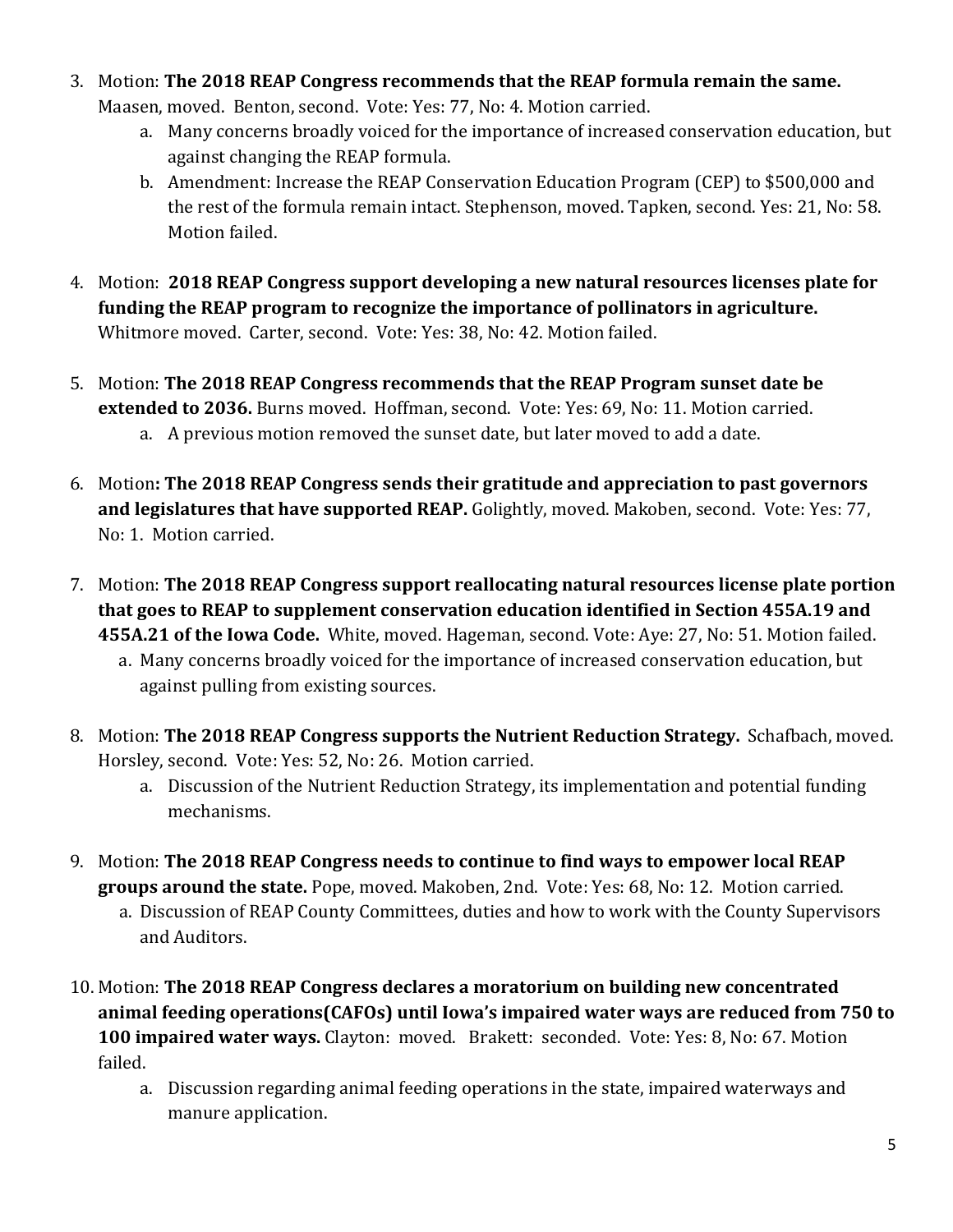- 11. Motion: **The 2018 REAP Congress encourages a review of the master matrix to ensure that it aligns with Iowa's water quality goals.** Stephenson: moved. M. Horsley: seconded. Vote: Yes: 78, No: 3. Motion carried.
- 12. Motion: **The 2018 REAP Congress recommends at the time the legislature amends the Iowa Code to change the sunset date, they also tie the CEP portion to adjust to inflation as of 1990 to the current date.** Davis: moved. Stephenson: seconded. Vote: Yes: 14, No: 65. Motion failed.
- 13. Motion: **The 2018 REAP Congress encourages federal partners to increase conservation funding in the national Farm Bill.** M. Horsley: moved. Jensen: seconded. Vote: Yes: 76, No: 2. Motion carried.
- 14. Motion: **The 2018 REAP Congress supports increasing hunting and fishing fees. Hunters, anglers and trappers have paid their way and always will.** Kruse: moved. Long: seconded. Vote: Yes: 70, No: 7. Motion carried.

#### **Motion to adjourn passed unanimously.**

| <b>Delegate</b>       | County            | <b>Delegate</b>          | County        |
|-----------------------|-------------------|--------------------------|---------------|
| <b>Kenneth Abrams</b> | Worth             | Michael Cox              | Story         |
| Cory Arp              | Carroll           | Rose Danaher             | Iowa          |
| Lana Artz-McComb      | Louisa            | <b>Richard Daugherty</b> | Van Buren     |
| <b>Cathy Ayers</b>    | Warren            | Robert T. Davis          | Guthrie       |
| David Richard Bakke   | Muscatine         | Megan Dohrman            | Hardin        |
| Jerald Beck           | Webster           | <b>Kelsey Fleming</b>    | <b>Dallas</b> |
| Danielle Bennett      | Ida               | Blake Gamm               | Fayette       |
| <b>Bob Benton</b>     | Fremont           | Doug Gaumer              | Warren        |
| Mark Bohner           | Plymouth          | Anna Golightly           | Madison       |
| Meredith Borchardt    | <b>Butler</b>     | Kent Grabill             | Audubon       |
| Michael T. Boyle      | Cedar             | Steve Gustafson          | Scott         |
| essica Brackett       | Muscatine         | Gary Hammitt             | Webster       |
| Lance Brisbois        | Pottawattamie     | Karen Hansen             | Webster       |
| Chad Brown            | Cherokee          | Bradley D. Hatcher       | Jones         |
| Ann M. Burns          | Jackson           | Mark Hayes               | Marshall      |
| Sarah Carter          | <b>Black Hawk</b> | Fred Heinz               | Cerro Gordo   |
| Rebecca Castle        | Page              | Jill Heisterkamp         | Calhoun       |
| Clay Claussen         | Johnson           | Terry Hoffman            | Pottawattamie |
| John Clayton          | Poweshiek         | Joel Horsley             | Palo Alto     |
| Dale Cline            | Union             | James Janett             | Allamakee     |
|                       |                   |                          |               |

| <b>Attachment 2: List of Congress Delegates and County</b> |  |
|------------------------------------------------------------|--|
|                                                            |  |

| <b>Delegate</b>           | County        |  |  |
|---------------------------|---------------|--|--|
| Michael Cox               | Story         |  |  |
| Rose Danaher              | Iowa          |  |  |
| <b>Richard Daugherty</b>  | Van Buren     |  |  |
| Robert T. Davis           | Guthrie       |  |  |
| Megan Dohrman             | Hardin        |  |  |
| <b>Kelsey Fleming</b>     | <b>Dallas</b> |  |  |
| <b>Blake Gamm</b>         | Fayette       |  |  |
| Doug Gaumer               | Warren        |  |  |
| Anna Golightly            | Madison       |  |  |
| Kent Grabill              | Audubon       |  |  |
| Steve Gustafson           | Scott         |  |  |
| Gary Hammitt              | Webster       |  |  |
| Karen Hansen              | Webster       |  |  |
| <b>Bradley D. Hatcher</b> | Jones         |  |  |
| Mark Hayes                | Marshall      |  |  |
| Fred Heinz                | Cerro Gordo   |  |  |
| Jill Heisterkamp          | Calhoun       |  |  |
| Terry Hoffman             | Pottawattamie |  |  |
| Joel Horsley              | Palo Alto     |  |  |
| James Janett              | Allamakee     |  |  |